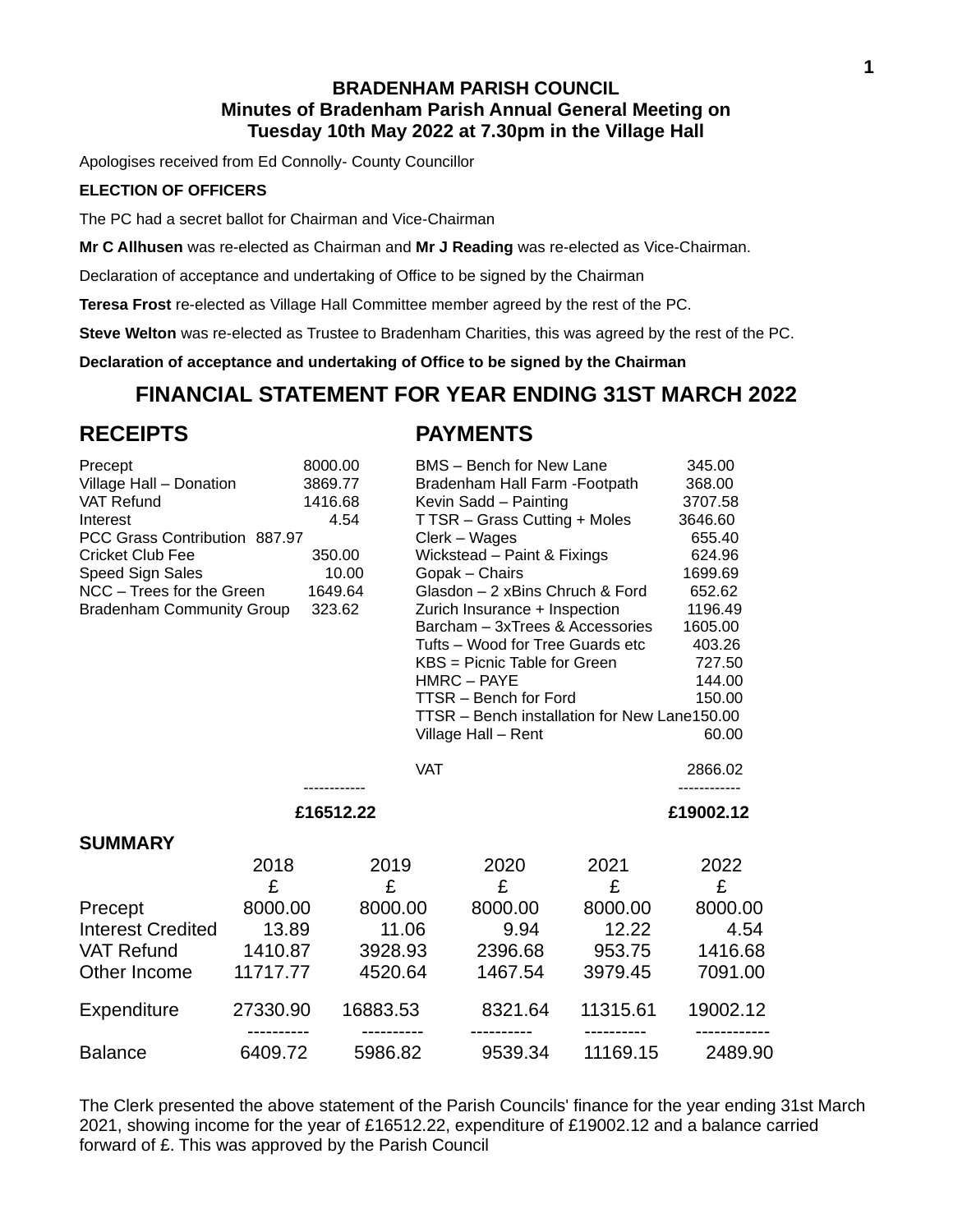## **CHAIRMAN'S REPORT 2022**

I would like to thank all our Parish Councillors for their work, done on your behalf, over the past year, and especially our Vice-Chairman Julian Reading, and Clerk, Dee Ruppert.

I would like to thank Edward Connolly our County Councillor and our District Councillors, Helen Crane & Tim Burt.for the work he has put in on our behalf during the year.

In Bradenham, the Hale Road footpath has been completed and some still to be done. The new village gates look good and I would like to thank Edward Connolly for his help with both organising and paying for them from his member allowance. The two speed reactive signs are still doing their work, and I would like to thank Trevor Nelson and his team for continuing with the speed watch scheme in the village.

Both of Vattenfall's Norfolk windfarms, Vanguard & Boreas have now got their DCO's. We do not yet have a date for the construction to start, but probably later this year or early next.

We have some new and very smart trees on the Village Green and I would like to thank Julian Reading for organising their purchase and planting. In addition, I would again like to thank Edward Connolly for his help with financing their purchase. They will be dedicated at the Fete as part of the Jubilee celebrations.

You will be pleased to hear that we are stalling a new seat on the triangle by the Ford and a picnic table between the playground and the old swings. These will be put in later this spring.

As always, I would like to thank Roger & Mary Wells and their army of litter pickers who continue to keep the streets, roads and Village Green of Bradenham so tidy and clear of litter.

Our precept remains the same as last year at £8,000. As you can see from the financial statement, our two largest items of expenditure were the usual Village Green insurance and the grass cutting of the green and churchyards.

## **BRADENHAM CHARITY REPORT 2022**

The Bradenham Charity owns the Meadows and Allotments on Half Mile Drift, and manages a small portfolio of investments.

The Higher Level Environmental Scheme on the meadows runs for another two years. This scheme pays for the meadows to be retained as a haven for wildlife. I am also pleased to see that we still have full occupancy on the allotments.

The Charity repeated the support we give to parents of Bradenham children at schools in Shipdham and Scarning with the cost of their uniform in moving up to High School. The Chairman of the Charity is Kathy Norton and Parish Council Trustee Steve Welton.

Any organisation, or individual, in the village is welcome to put forward suggestions for help with their funding to the Trustees, all of whom I would like to thank for their work on the Charity.

#### **Edward Connolly – County Councillor**

Sent apologise for not attending. He emailed to thank the Parish Council for all their work over the year.

#### **District Councillor's – Reports**

**Helen Crane** ANNUAL REPORT - Our Future Breckland-ensuring success of our district and Market towns. The 5 market towns are all benefitting from a £300k improvement fund along with a £700k further support for heritage schemes.

50 million £ distributed to our towns and businesses over the last 2 years during covid. Grants-Ensuring money is available for community groups across the district. Breckland Council has provided hundreds of thousands of pounds for local groups for items such as defibrillators, food banks, village hall improvements and play park upgrades.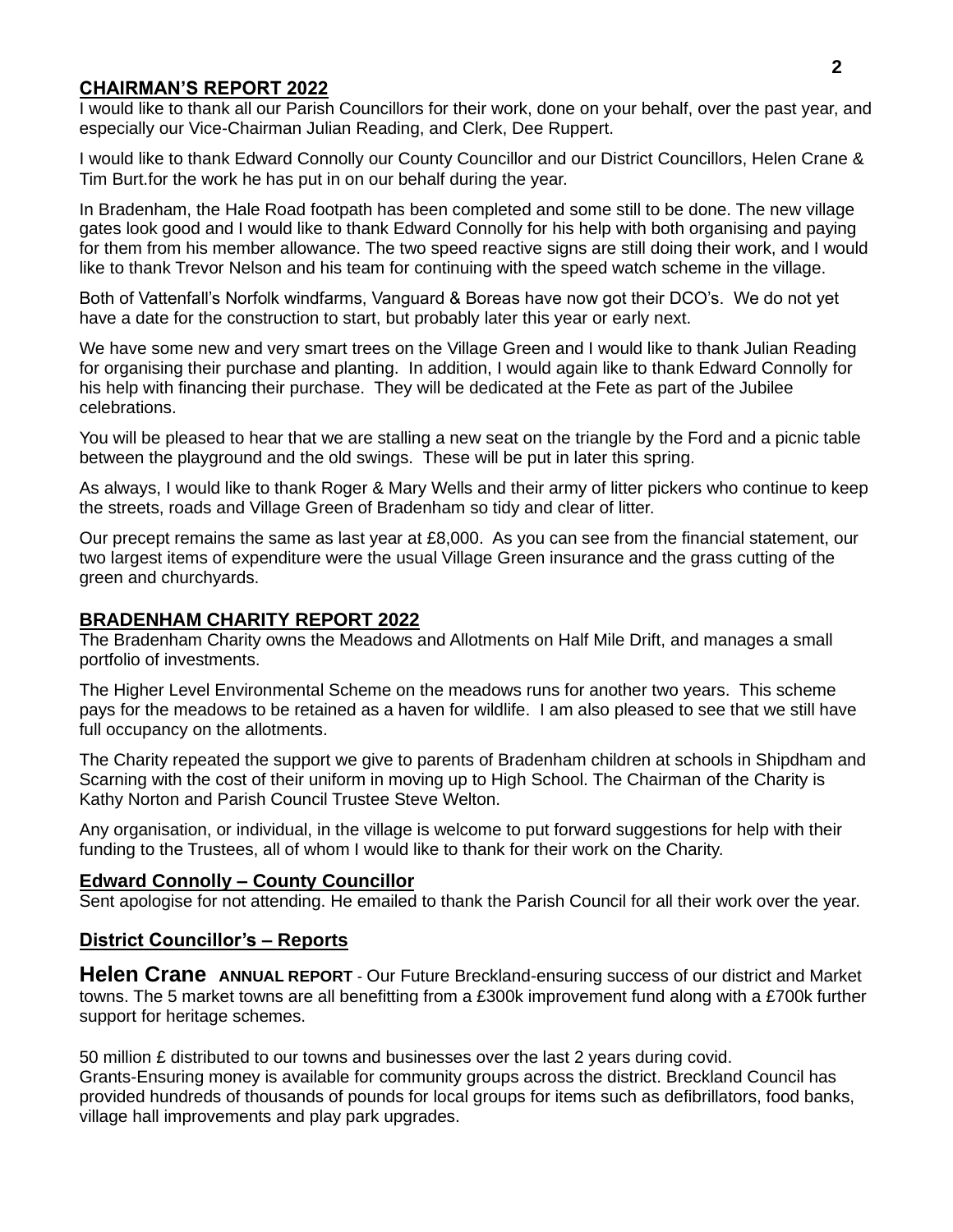**Making Breckland Sustainable**-A commitment to our environment to make Breckland Net zero by 2035 and we are on track. Over £1.2 million to support climate and environmental activities. We are upgrading all Breckland Council owned footway lights to LED's, expanding the network of electric charging points and creating new community funding for groups to get involved and get greener.

Investment in over £1million to support and help those in need. We are having a positive impact on those affected by domestic abuse. Creating a network of mental health support volunteers. We are reducing social isolation and continued with the Silver Social throughout lockdown on line and we continue to fund this scheme. We have created Norfolk's first community shop and rural community food bus. We have built a new housing team to support our most vulnerable residents find safe homes and make adaptions to allow others to remain in their homes. A new building, The Elms in Thetford is complete and will be a safe and secure place for individuals and families who find themselves homeless. Here they will find wrap around care to help them find a permanent home of their own.

We have dedicated staff to deal with anti-social behaviour, animal welfare, illegal dwellings. Reducing fly tipping and litter, we have a dedicated team who investigate and prosecute more fly-tippers than any other area in Norfolk, reducing incidents by more than 25%. We continue to support community groups with litter picking equipment.

Breckland Council remains the lowest district council tax in the Country. That means that most households will pay less than £100 a year for Breckland services.

**LOCAL REPORT** - Local plan update-call for sites process has started and will end on 20<sup>th</sup> May. Details on website of all sites that have been put forward. Not just housing allocation sites but, employment and green spaces. GIRAMS-green infrastructure levy which will now be applied and paid prior to commencement of building. This will be £185.93 per dwelling and will address recreational impacts on wildlife sites throughout Norfolk.It is a legal requirement to do so to protect habitats and will come in the form of wardens, signposting and information for visitors to important wildlife and habitat sites.

Nutrient neutrality-A letter from Natural England to all district authorities has impacted planning. This is protection for areas in Breckland for the catchment area of the river Wensum and the broads. This will mean that Breckland will be giving a precautionary approach to planning and will pause decision making in impacted areas until a habitat regulation assessment has been undertaken. Outside the catchment area we will be determining asap, but this has meant a delay in the planning process and put some applications on hold. Those that are approved will have a condition added regarding nutrient neutrality.

I was pleased to see that the first part of the Trod has been completed and awaits signing off by NCC who hold a bond paid by the developer. We await the S278 document from the developer of the second part of the Trod. I am aware some residents are concerned about the top dressing of the trod and how and when the front amenity land will be handed over to them.

I am pleased that Bradenham has been awarded £500 from the Jubilee funding grant to help with celebrations.

The Breckland mobile food store is Launching in May. This is part of the 'Inspiring Communities' programme. Informed by data, the store will be stopping in Ashill, Saham Toney, Carbrooke and Shipdham (listed the stops nearest to Bradenham). This has been funded by Breckland Council and Norfolk Community Foundation and will be run by Kickstart. The food store will provide a way to shop for healthy food and staples at reduced prices. There will be staff on the bus to help support residents and signpost them to help with isolation, mental health, debt management etc.

Breckland council and consultancy firm Daniel Connal partnership have been awarded The Norfolk Constructing Excellence Award for Sustainability of the new temporary accommodation unit at Elm House,Thetford.

700 trees have been planted thoughout the district to celebrate the Queen's Platinum Jubilee.

Refurbishment plans have been announced for the Queen Mother's garden in Dereham.

As part of the Future Breckland project, plans have been drafted for both Watton and Swaffham. Thriving people and places is a project to revitalise Breckland's 5 market towns.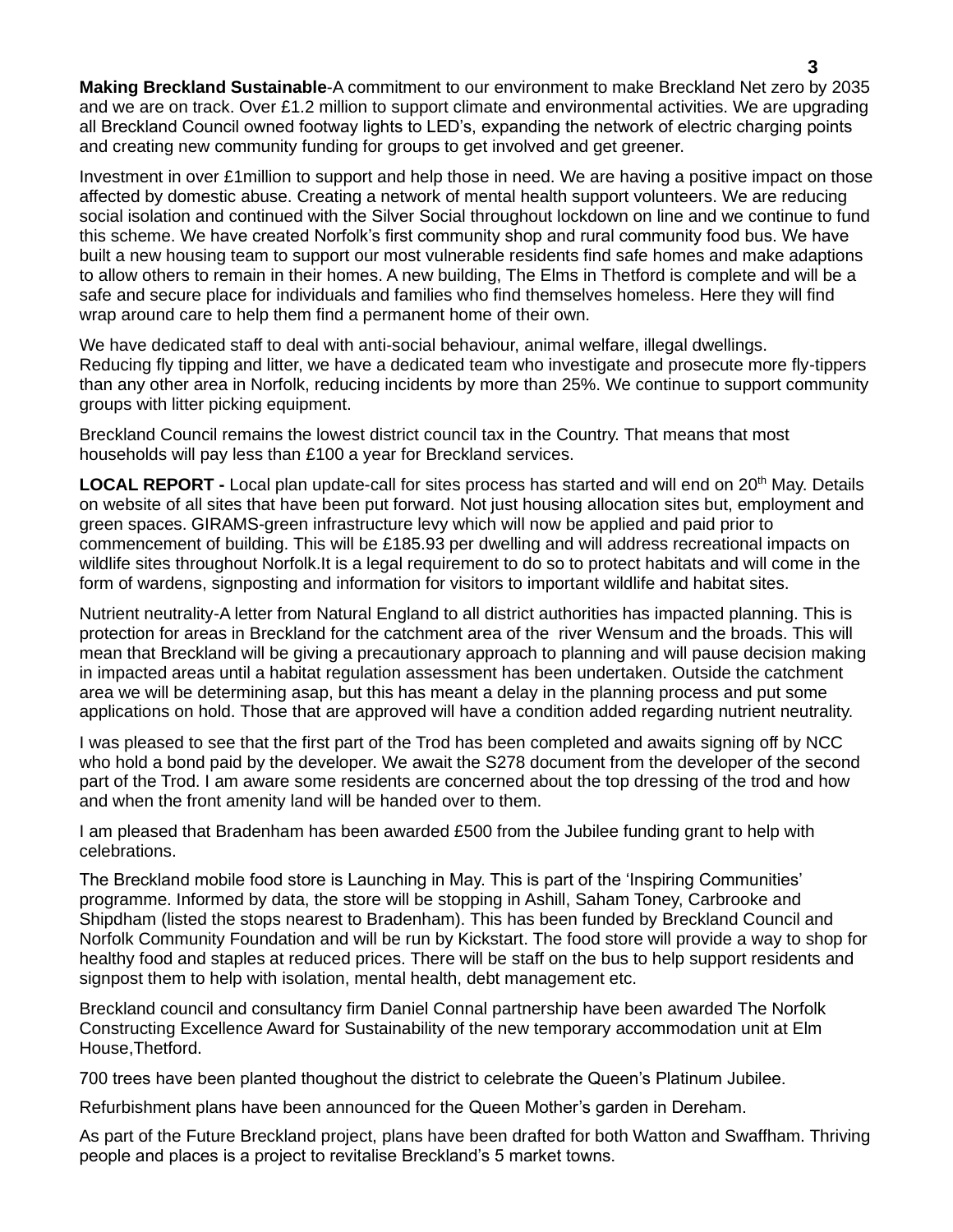Plans have been agreed and adopted for Swaffham's High Street Heritage Action Zone. Historic England is working in partnership with Breckland Counci.

The grant window is now open for match funding up to £5,000. Any project must align with Breckland Councils Inspiring Communities outcomes which are:

- Lead the recovery from Covid19
- Address vulnerability and work with the most disadvantaged members of our community to improve life outcomes.
- To enhance the health and wellbeing of Breckland's residents….providing excellent leisure facilities and activities.

**Tim Birt -** Hurrah, the trod is (nearly) done! I'm just going to pick out a few items from the many I could discuss, but I'm happy to discuss anything (that I'm allowed to talk about!)

**Nutrient Neutrality** is a new planning concern and likely to have a significant effect on that 5-year land supply. Natural England have put limits on development due to Nitrogen/Phosphorus pollution in protected water courses. As far as I can tell Bradenham is not directly affected, but what it does mean is there could be significantly less development in areas directly feeding the River Wensum, but that means other areas will see increased development pressure. We don't know how this will pan out yet.

**Local Plan Review** is underway albeit years late. Opposition members have been highly critical of the delay and the lack of transparency. There used to be a Local Plan Working Group, comprising of only Conservative members. Now it appears as if there are to be all-member briefings, BUT in secret with no published minutes! There has only been one briefing 19-Jan, nothing further.

**Barnham Broom Golf Club** Some may remember that I have long complained about how I am barred from discussing this because absolutely everything has been declared as commerciality confidential. There was supposed to be a completion deadline of 30 April, but that passed without any further information disclosure. I don't feel this is right and we should be able to discuss the basics and what to do with the "asset" in the future, to that end I made a complaint to the ICO. After a YEAR it has reached the top of the pile at the ICO and I have been told by the civil servant investigating that he has written to Breckland Council asking for a review of their position – don't hold your breath, this appears still to have some way to go.

**Climate Emergency** is making very slow progress and there is still a miss-understanding between (admirable) environmental projects and reducing carbon, with much of the initial funding going on environmental projects.

There are things which Breckland are doing well, we have a good fly-tip clear-up rate and there have been some high profile prosecutions which should act as a deterrent. Breckland have just launched their food-bus, to help provide substantially reduced price supplies to those residents least well off. Bradenham is not one of the selected villages for the initial roll-out, but I'm happy to support any requests for it to be included. I was at a meeting a couple of weeks ago discussing some of the details of this project and I was promised some metrics so we can judge the effectiveness and reach of the project.

Council Tax £103.68, cheapest DISTRICT part of council tax, but not everywhere has a district council, what matters to most people is the total bill and we are not the cheapest in Norfolk, that accolade goes to Gt Yarmouth.

## **No Other Business**

**Meeting Ended: 8.15pm**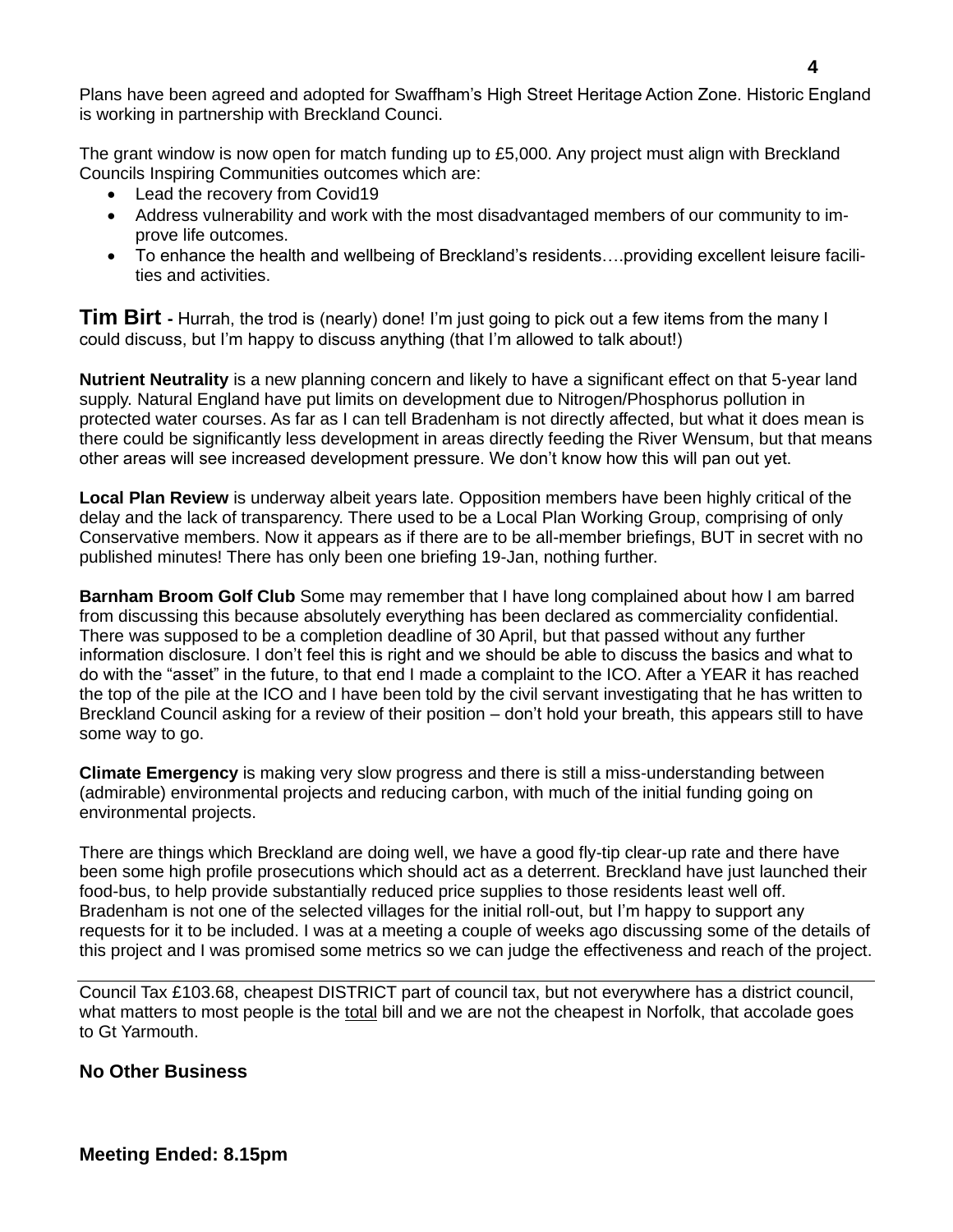## **Minutes of Bradenham Parish Council Meeting held on Tuesday 10th May 2022 in the Village Hall.**

Mr C Allhusen, Mr J Reading, Mr S Welton, Mrs L Baxter, Mr P Jarvis, Ms T Frost and Ms K Findlay together with the Clerk Mrs D Ruppert Helen Crane and Tim Birt (District Councillors) with 7 residents.

**APOLOGIES –** Ed Connolly (County Councillor)

The minutes of the last meeting were signed by the Chairman as a true record.

#### **DECLARATION OF INTEREST**

Members are asked to declare any interest in any of the following items on the agenda. Dispensation is granted to all Parish Councillors in order to discuss the Precept and other financial matters. - Chris Allhusen declared interest in the permissive paths.

#### **PUBLIC SESSION**

A resident asked if anything could be done about the pavement on School Road past the Old School. The land belongs to Mr & Mrs Tufts and the area is open, so debris constantly works its way to the pavement. Also ask the Rangers to look into clearing the area. The Clerk will write to Mrs Tufts.

The chicken sheds near Bridcage are very dilapidated. Mr Allhusen said they will be looked at but there are no plans to remove at present.

Beech Hedge on Mill Street near the Chapel is growing over the highway. The Clerk with write to the owner.

#### **MATTERS ARISING**

**Village Green Bylaws** - This is now progressing but very slowly

**Clayland Homes Road Widening/Footpath -** This has now been completed, but the two homes further down have yet to be done. No date on when that will be. The maintenance should be Highways responsibility. Helen Crane will look into this.

**Defibrillator** – One is being installed at the football ground. The PC agreed to part fund this.

**Speed Bin Signs -** £246.75 worth have been sold. Hopefully more residents will purchase them. The advert in the Mardle will continue.

**Bench, Bin and Picnic Table –** Have now been delivered, these will be installed by Karl Hagen before the Fete. If Karl Hagen purchases anything from Tufts, please ask them to invoice us direct so the VAT can be claimed.

**Permissive Paths** – The yearly fee has been paid and no alterations were made to the contract.

**Damaged Bin at Cricket Club –** The bin is not the property of Breckland. The Clerk has taped up the hole. Breckland are still happy to empty. The PC have agreed to replace it and the Clerk will order this.

#### **CORRESPONDENCE**

**Audit** – Sign section 1 before section 2

The Clerk prepared the audit and this was signed by the Chairman with the approval of the Parish Council. Section one was agreed and signed before section 2 of the Audit form. The Clerk advised the PC that it is possible to ask for a certificate of exemption because we can confirm that we neither received gross income nor incurred gross expenditure, exceeding £25,000 in the year. This would mean the audit would still need to be completed but we will not need to send it to the auditors and this will save us £200. The PC agreed that the Clerk should ask for the exemption.

The internal audit was very kindly carried out by Serena Barnes (Bradenham Hall Farm Secretary). The PC thanked Serena.

**TTRS –** Wil advised the Clerk that he had helped the Cricket Club by cutting their section foc, but feels he can no longer do this. PC felt that they should pay TTRS and understood Wil's position.